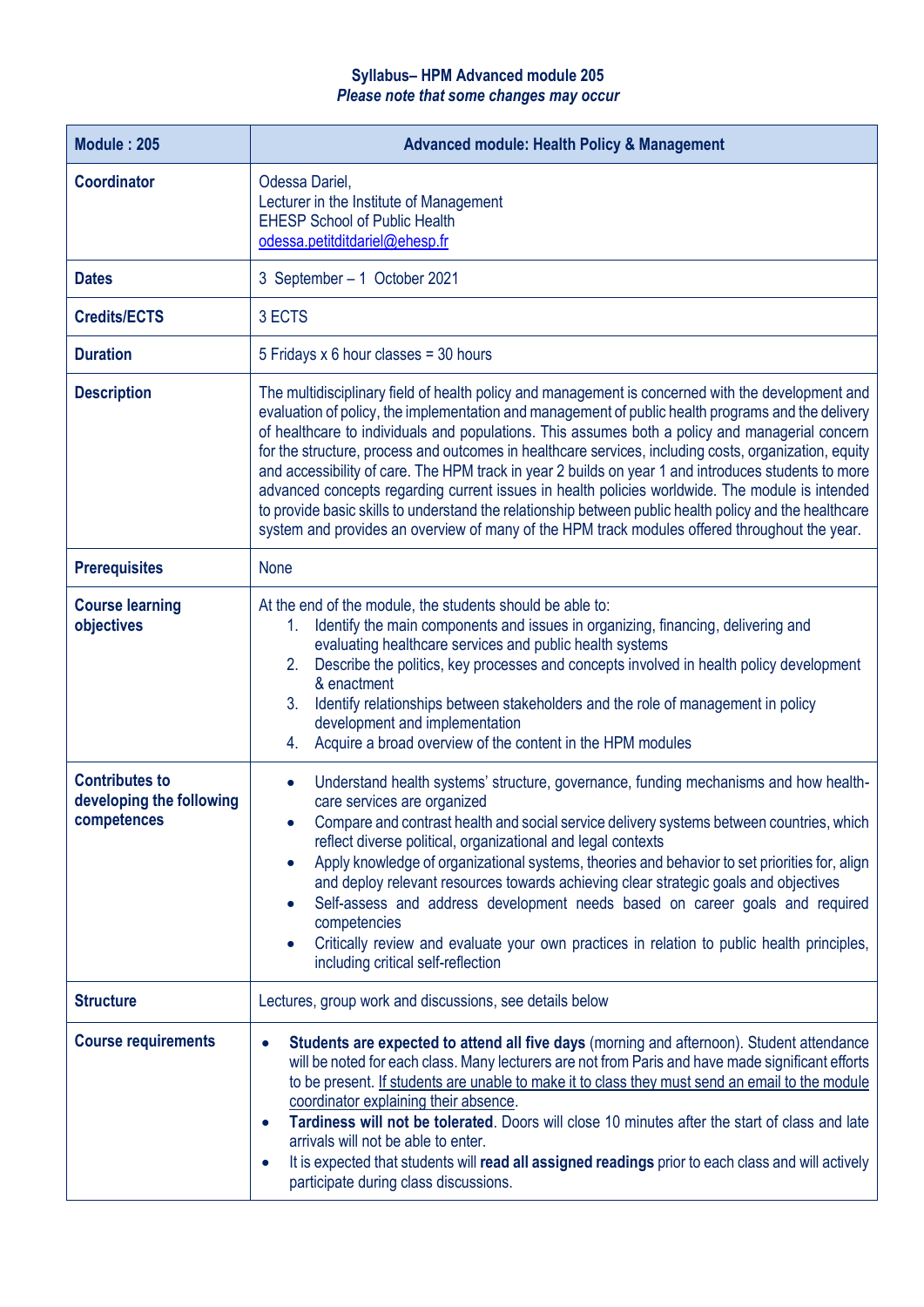|                                 | Laptops will be accepted only for class-related activities. The use of laptops or<br>$\bullet$<br>smartphones to surf the internet or access social media pages or other non-academic pages<br>during class will not be tolerated.<br>Plagiarism will be penalized. References and sources must be properly cited. All submitted<br>$\bullet$<br>papers are subject to being scanned by our plagiarism detection software.                                                                                                                                                                                                                                                                                                                                                                                                                                                                                                                                                                       |
|---------------------------------|--------------------------------------------------------------------------------------------------------------------------------------------------------------------------------------------------------------------------------------------------------------------------------------------------------------------------------------------------------------------------------------------------------------------------------------------------------------------------------------------------------------------------------------------------------------------------------------------------------------------------------------------------------------------------------------------------------------------------------------------------------------------------------------------------------------------------------------------------------------------------------------------------------------------------------------------------------------------------------------------------|
| <b>Assignment &amp; Grading</b> | 1. Final exam: 40%<br>The final exam will be based on the topics covered in each lecture. At the end of the module,<br>guest lecturers provide 3-5 questions based on the content and materials discussed in their class.<br>The questions are a mix of multiple-choice questions (MCQ), short answers and True or False<br>(T/F) questions. Each question has a number of points attributed to it thus providing an indication<br>of its weighted contribution to the final grade. For example, short-answer questions are worth more<br>than MCQ and T/F therefore you are expected to provide thoughtful answers explaining your<br>reasoning and rationale in the short answer questions to get full-points.                                                                                                                                                                                                                                                                                 |
|                                 | 2. Reflection journaling: 20% (due every Monday at 9am following each HPM Advanced<br>core lecture. It is expected that you complete $\frac{1}{2}$ -1 page double-spaced per lecture)<br>While many of you may not be specializing in Health Policy & Management, reflective skills are a<br>transferable skill no matter what field you turn your attention to in public health. Most of us are not<br>in the habit of systematically reflecting on our experiences. Reflective journaling is a structured guide<br>that can be applied both in academic and professional contexts. In this assignment, you will be<br>reflecting on the lectures you attend. This practice can be applied to your other classes or be used<br>in future professional practice.                                                                                                                                                                                                                                 |
|                                 | This assignment requires that you complete <b>one entry following every lecture</b> (there will be 7<br>lectures) and these must be uploaded to Real by the following Monday before 9am. To guide you in<br>your reflections, you can use Borton's Model of Reflection to structure your ideas:<br>What? Describe the event or experience (in this case the lecture content and what you<br>a.<br>consider to be the main take-home message). This should succinctly describe the situation<br>using the following questions to guide you: What happened? What did you see/do? What<br>was your reaction to it?<br>b. So What? This is your analysis of the event where you try to make sense of what happened<br>and consider what you learned. Reflect on why you think you thought or reacted the way<br>you did at the time? What are your thoughts/feelings now and are they different from what<br>you experienced in class? What were the positive/negative aspects you retained from the |
|                                 | lecture? What have you noticed about your behavior now that you have taken a more<br>measured look at it?<br>Now what? This is the stage requiring you to think about what you are going to do next and<br>C.<br>what the consequences of your actions might be. Some questions you may ask include:<br>Now what are the implications for me and others? What is the main learning that I take<br>away? What help do I need to move forward?<br>Conclusion: Conclude your reflection with how you think the content acquired in each<br>d.<br>lecture may contribute to your understanding or behavior in your future role as a public<br>health professional. Some of these questions may not apply given the track you have<br>chosen to specialize in, however you are invited to consider how reflective journaling may<br>be a useful guide for lifelong learning and professional development.                                                                                             |
|                                 | 3. Essay: 40% (due the same day as the exam; 5 pages double-spaced)<br>Watch the PBS documentary "Critical care: America vs the world" examining America's fragmented<br>system compared to four other countries offering health coverage to citizens more efficiently. Write<br>an essay based on a different country than those in the documentary using the following prompts:<br>What type of healthcare system does it have? How is healthcare financed and what type of<br>healthcare coverage do citizens have access to?<br>What are the underpinning values guiding healthcare policies? What role does societal culture<br>play in the types of healthcare policies passed?<br>What types of choices has the country made in terms of who gets what type of care and how<br>-<br>much they pay for it?                                                                                                                                                                                 |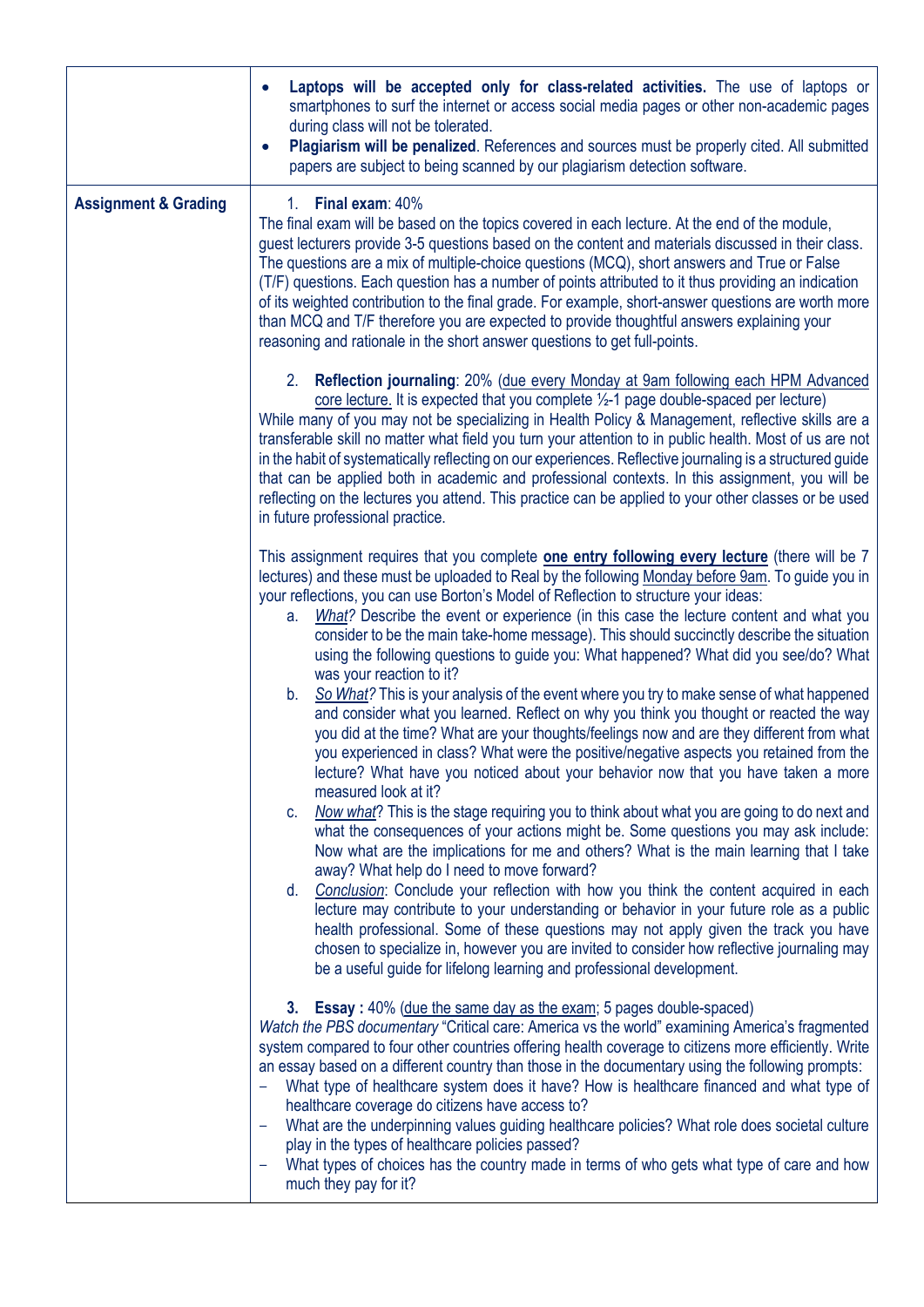|                          | Who are the most vulnerable populations and how does the healthcare system respond to their<br>needs?<br>How does the system reconcile the availability of highly advanced curative technologies with<br>÷<br>ensuring basic healthcare access and primary care?<br>What weaknesses in the healthcare system did the Covid19 pandemic expose?<br>How does the content covered in this module (healthcare systems, financing, health economics,<br>management and the politics of healthcare) and this documentary contribute to your<br>understanding the dilemmas and choices made when making healthcare policy?<br>What are your thoughts on what an "ideal' healthcare system might look like?<br>-<br>Your reflective journals and final essay should be uploaded on REAL in the appropriate folders.<br>Points will be taken off for late submissions. Each student is expected to work individually.                                                                        |
|--------------------------|------------------------------------------------------------------------------------------------------------------------------------------------------------------------------------------------------------------------------------------------------------------------------------------------------------------------------------------------------------------------------------------------------------------------------------------------------------------------------------------------------------------------------------------------------------------------------------------------------------------------------------------------------------------------------------------------------------------------------------------------------------------------------------------------------------------------------------------------------------------------------------------------------------------------------------------------------------------------------------|
| <b>Course policy</b>     | <b>Attendance &amp; punctuality</b><br>Regular and punctual class attendance is a prerequisite for receiving credit in a course. Students<br>are expected to attend classes and attendance will be taken at each class. The obligations for<br>attendance and punctuality cover every aspect of the course: - lectures, conferences, group<br>projects, assessments, examinations, as described in EHESP Academic Regulations<br>http://mph.ehesp.fr EHESP Academic Regulation Article. 3). If students are not able to make it to<br>class, they are required to send an email to the instructor and to the MPH program coordinating<br>team explaining their absence prior to the scheduled class date. All supporting documents are<br>provided to the end-of-year panel.<br>Students who miss class are responsible for content. Any student who misses a class has the<br>responsibility for obtaining copies of notes, handouts and assignments. If additional assistance is |
|                          | still necessary, an appointment should be scheduled with the instructor. Class time is not to be<br>used to go over material with students who have missed class.<br>Lateness: Students who are more than 10 minutes late may be denied access to a class.<br>Repeated late arrivals may be counted as absences (See http://mph.ehesp.fr EHESP Academic<br>Regulation Article. 3 Attendance & Punctuality)<br>Maximum absences authorized & penalty otherwise<br>More than 20% absences will be designated a fail for a given class. The student will be entitled to<br>reassessment of any failed component(s). If they undertake a reassessment or they retake a<br>module they will not obtain more than the minimum pass mark (i.e. 10 out of 20)                                                                                                                                                                                                                              |
|                          | <b>Exceptional circumstances</b><br>Absence from any examination or test, or late submission of assignments due to physical or<br>mental illness, or exceptional personal reasons must be justified; otherwise, students will be<br>penalized, as above mentioned. Students must directly notify their professor or the MPH academic<br>secretariat before the exam or before the assignment deadline. Before accepting the student's<br>justification, the professor or the MPH academic secretariat has the right to request either a<br>certificate from the attending physician or from a psychologist, or from any other relevant person<br>(See http://mph.ehesp.fr EHESP Academic Regulation Article 4 Examinations).<br>Courtesy: All cell phones/pages MUST be turned off during class time. Students are required to                                                                                                                                                     |
|                          | conduct themselves according to professional standards, eating during class time is not permitted<br>during class time.                                                                                                                                                                                                                                                                                                                                                                                                                                                                                                                                                                                                                                                                                                                                                                                                                                                            |
| <b>Valuing diversity</b> | Diversity enriches learning. It requires an atmosphere of inclusion and tolerance, which often<br>challenges our own closely-held ideas, as well as our personal comfort zones. The result,<br>however, can be the creation of a sense of community and the promotion of excellence in the<br>learning environment. This class will follow principles of inclusion, respect, tolerance, and<br>acceptance that support the values of diversity. Diversity includes consideration of: (1) life<br>experiences, including type, variety, uniqueness, duration, personal values, political viewpoints,<br>and intensity; and (2) factors related to "diversity of presence," including, among others, age,<br>economic circumstances, ethnic identification, family educational attainment, disability, gender,<br>geographic origin, maturity, race, religion, sexual orientation and social position.                                                                               |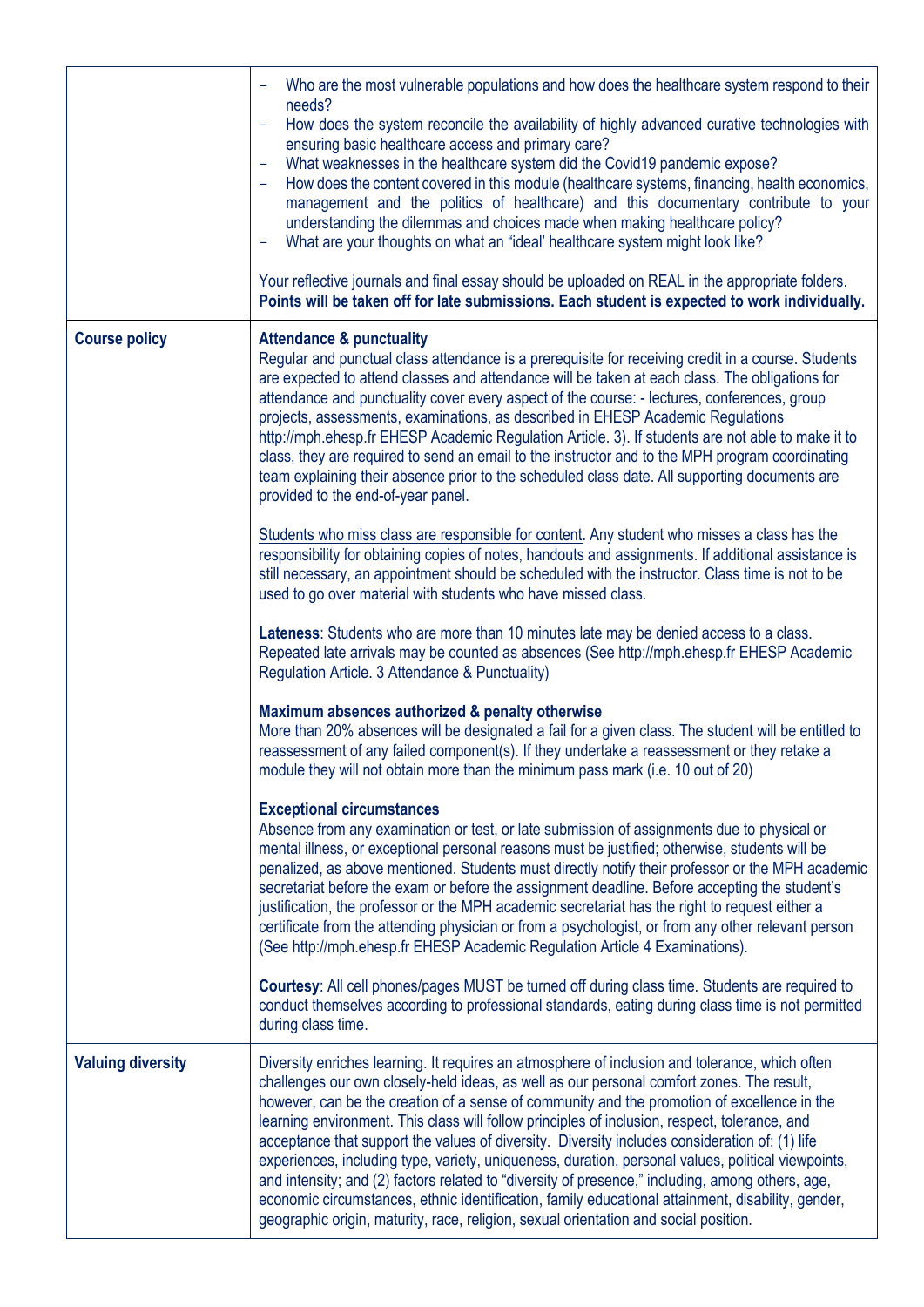| <b>Course evaluation</b> | EHESP requests that you complete a course evaluation at the end of the module. Your responses<br>will be anonymous, with feedback provided in the aggregate. Open-ended comments will be<br>shared with instructors, but not identified with individual students. Your participation in course<br>evaluation is an expectation, since providing constructive feedback is a professional obligation.<br>Feedback is critical, moreover, to improving the quality of our courses, as well as for instructor<br>assessment. |
|--------------------------|--------------------------------------------------------------------------------------------------------------------------------------------------------------------------------------------------------------------------------------------------------------------------------------------------------------------------------------------------------------------------------------------------------------------------------------------------------------------------------------------------------------------------|
| <b>Location</b>          | EHESP Greater Paris, 20 Avenue George Sand 93210 La Plaine St Denis                                                                                                                                                                                                                                                                                                                                                                                                                                                      |
| <b>Readings</b>          | Health Policy & Management manual (on Real)<br>See sections below for specific readings for each lecture                                                                                                                                                                                                                                                                                                                                                                                                                 |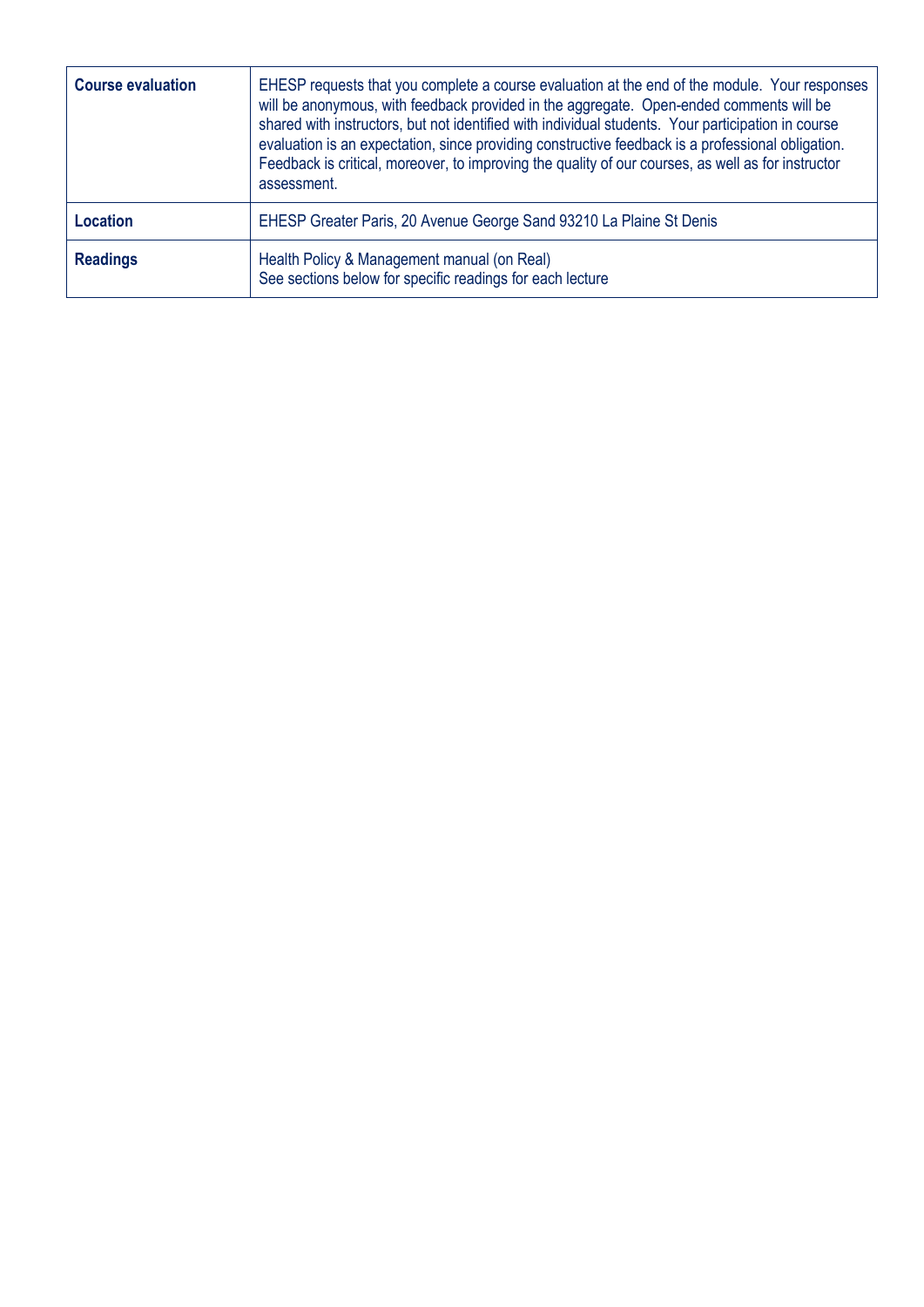| Institutions in health policy                                                                                                                                                                                                      |
|------------------------------------------------------------------------------------------------------------------------------------------------------------------------------------------------------------------------------------|
| <b>Matthias Brunn</b>                                                                                                                                                                                                              |
| What are institutions in health?<br>The role of ideas, knowledge and framing in the policy process<br>Health professions and their changing role as policy actors                                                                  |
| Understand advanced concepts of policy analysis<br>Use them to identify barriers and facilitators in change models<br>Be able to critically appraise case studies<br>۰                                                             |
| 3 hours                                                                                                                                                                                                                            |
| Friday Sep 3 <sup>th</sup> , 2020; 9h30 -12h                                                                                                                                                                                       |
| Lecture with group discussions                                                                                                                                                                                                     |
| Buse, Kent; Mays, Nicholas; and Walt, Gill. Making Health Policy, Second Edition.<br>McGraw-Hill Education, 2012.<br>Bergeron, H., Castel, P., 2015. Sociologie politique de la santé. Presses Universitaires<br>de France, Paris. |
|                                                                                                                                                                                                                                    |

| <b>Session 2</b>                                     | An introduction to and the typology of healthcare systems                                                                                                                                                                                                                                                                                                                                                                                |
|------------------------------------------------------|------------------------------------------------------------------------------------------------------------------------------------------------------------------------------------------------------------------------------------------------------------------------------------------------------------------------------------------------------------------------------------------------------------------------------------------|
| <b>Speaker</b>                                       | <b>Pascal Garel</b>                                                                                                                                                                                                                                                                                                                                                                                                                      |
| <b>Session Outline</b><br><b>Learning Objectives</b> | What is a health system?<br>$\bullet$<br>What is the role of government in relation to the health system?<br>What is government?<br>$\circ$<br>Impact of the political system (institutions)<br>$\circ$<br>Government vs. governance<br>Decentralization<br>$\Omega$<br>New public management<br>$\circ$<br>Markets and the private sector<br>$\circ$<br>Good governance<br>$\circ$<br>Describe and analyze the concepts presented<br>1. |
|                                                      | Critically appraise their potential and limitations<br>2.<br>3 <sub>1</sub><br>Apply them to a given health problem and/or a given system                                                                                                                                                                                                                                                                                                |
| <b>Duration</b>                                      | 3 hours                                                                                                                                                                                                                                                                                                                                                                                                                                  |
| <b>Dates</b>                                         | Friday Sep 3 <sup>th</sup> , 2020; 13h-16h                                                                                                                                                                                                                                                                                                                                                                                               |
| <b>Training methods</b>                              | Lecture with plenary discussions                                                                                                                                                                                                                                                                                                                                                                                                         |
| <b>Reading</b>                                       | Palier, B. The health care systems quadrilemma<br>Ricketts, TC. Health Reform. Chapter 6, from Fried and Gaydos. World Health Systems<br>2 <sup>nd</sup> Edition, 2012.                                                                                                                                                                                                                                                                  |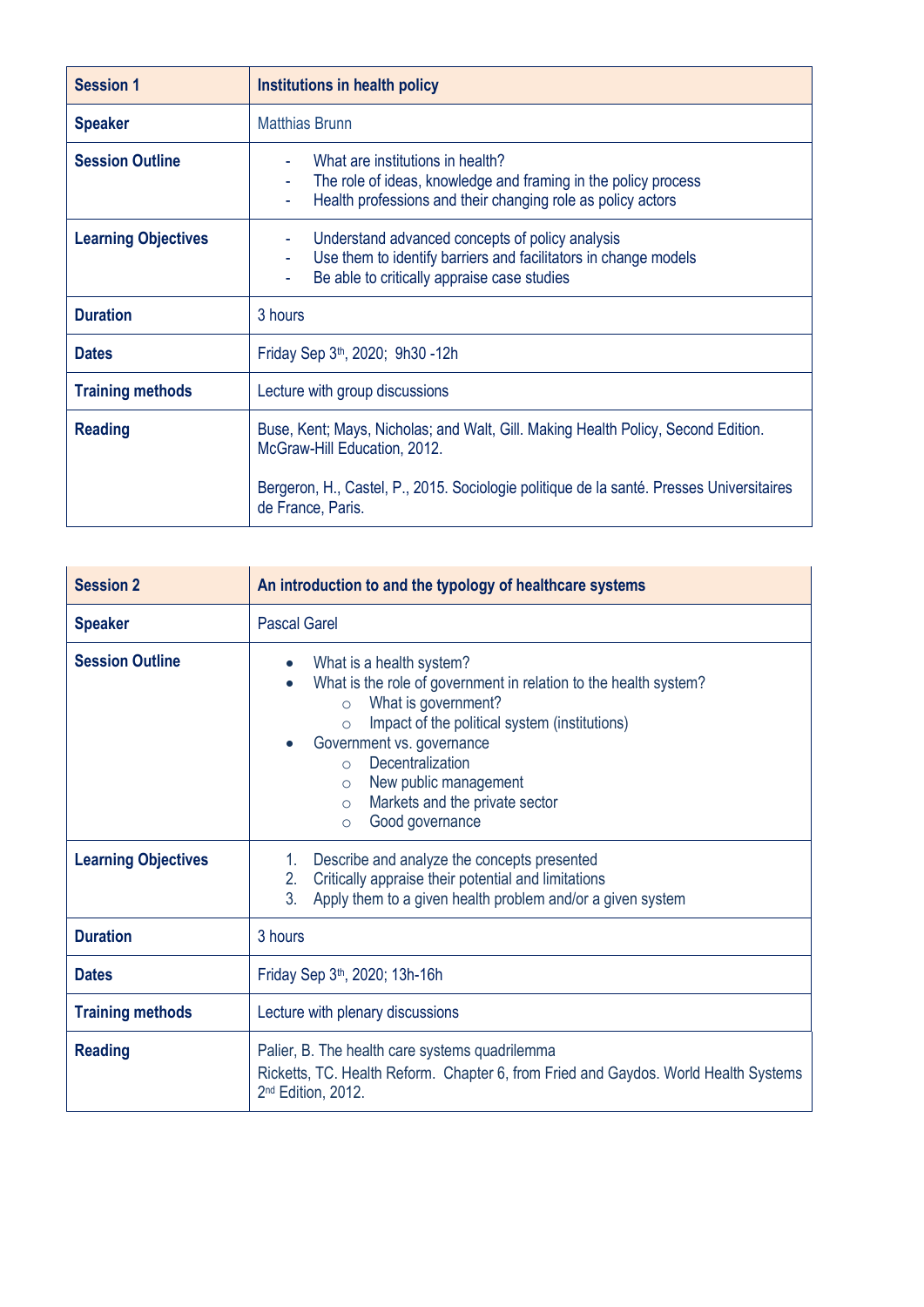| Session 3 & 4              | Financing & provider payment methods: an overview                                                                                                                         |
|----------------------------|---------------------------------------------------------------------------------------------------------------------------------------------------------------------------|
| <b>Speaker</b>             | <b>Matthias Brunn</b>                                                                                                                                                     |
| <b>Session Outline</b>     | 1. Review existing provider payment methods<br>2. Understand their characteristics<br>3. Discuss their impacts on care provision                                          |
| <b>Learning Objectives</b> | Identify payment methods implemented in different contexts<br>Understand the role of payment methods as policy and management tools<br>Be able to analyze payment systems |
| <b>Duration</b>            | 6 hours                                                                                                                                                                   |
| <b>Dates</b>               | Friday September 10th 2020; 9h-16h                                                                                                                                        |
| <b>Training methods</b>    | Lecture                                                                                                                                                                   |
| <b>Reading</b>             | Quinn, Kevin. "The 8 Basic Payment Methods in Health Care." Annals of Internal<br>Medicine 163, no. 4 (August 18, 2015): 300-306. https://doi.org/10.7326.                |

| Session 5 & 6              | <b>Organizational and management theory</b>                                                                                                                                                                                                                                                                                                                                                                                                                                                                                                  |
|----------------------------|----------------------------------------------------------------------------------------------------------------------------------------------------------------------------------------------------------------------------------------------------------------------------------------------------------------------------------------------------------------------------------------------------------------------------------------------------------------------------------------------------------------------------------------------|
| <b>Speaker</b>             | Jacques Orvain, EHESP, Institute of Management                                                                                                                                                                                                                                                                                                                                                                                                                                                                                               |
| <b>Session Outline</b>     | Overview of various perspectives on healthcare management (HCM)<br>Historical development of management sciences: from an educational<br>$\bullet$<br>program to eliciting a new object with several dimensions<br>Some current issues:<br>Institutionalization and professionalization<br>$\Omega$<br>Culture and leadership<br>$\circ$<br>Situated learning<br>$\circ$<br>The paradox of measurement<br>$\circ$<br>Processes of attention<br>$\circ$<br>Reading and commenting Braithwaite's paper (2009)                                  |
| <b>Learning Objectives</b> | Students will be able to:<br>Use various perspectives to address HCM issue<br>Connect HCM challenges with some management sciences issues<br>Read and comment a paper on a HCM comprehensive approach                                                                                                                                                                                                                                                                                                                                        |
| <b>Duration</b>            | 6 hours                                                                                                                                                                                                                                                                                                                                                                                                                                                                                                                                      |
| <b>Dates</b>               | Friday 17th September 2021; 9h-16h                                                                                                                                                                                                                                                                                                                                                                                                                                                                                                           |
| <b>Training methods</b>    | Lecture and group discussion                                                                                                                                                                                                                                                                                                                                                                                                                                                                                                                 |
| <b>Reading</b>             | Read the following paper before class:<br>Braithwaite, J., Runciman, W. B., & Merry, A. F. (2009). Towards safer, better<br>healthcare: Harnessing the natural properties of complex sociotechnical systems.<br>Quality and Safety in Health Care, 18(1), 37-41.<br>https://doi.org/10.1136/gshc.2007.023317<br>The following book is a good resource for deepening the topic:<br>Ferlie, E., Montgomery, K., & Reff Pedersen, A. (Éds.). (2016). The Oxford handbook of<br>health care management (First edition). Oxford University Press. |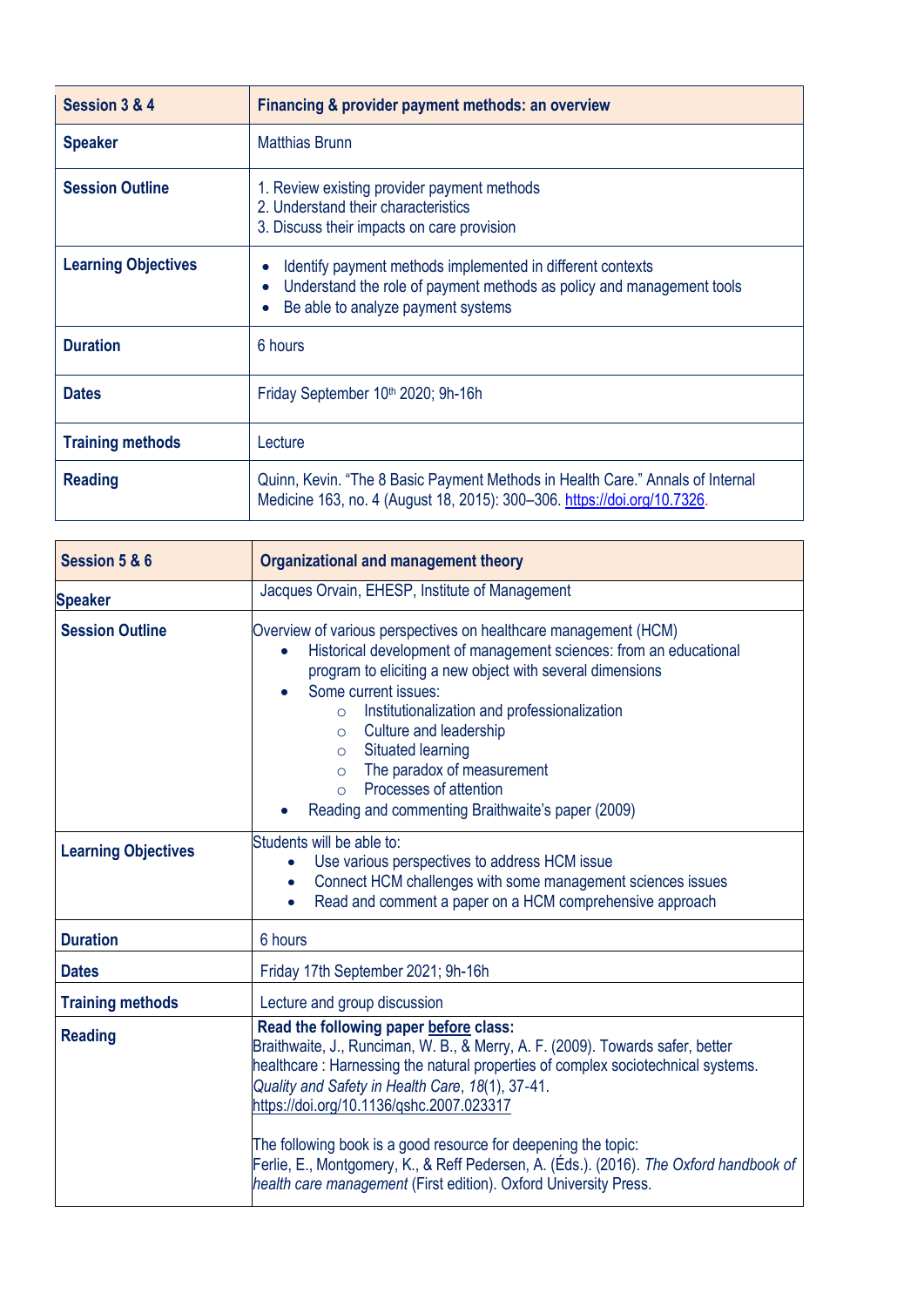| Session 7 & 8              | The politics of healthcare (online)                                                                                                                                                    |
|----------------------------|----------------------------------------------------------------------------------------------------------------------------------------------------------------------------------------|
| <b>Speaker</b>             | <b>Michael Sparer</b>                                                                                                                                                                  |
| <b>Session Outline</b>     | Discussion of the differences between politics and policy<br>Feasibility and reality in program implementation through a political lens<br>Democracy and Health, is there a link?      |
| <b>Learning Objectives</b> | Acquire an overall comprehension of healthcare policy planning and<br>1.<br>development<br>2 <sup>1</sup><br>Understand common healthcare policy implementation challenges & solutions |
| <b>Duration</b>            | 6 hours                                                                                                                                                                                |
| <b>Dates</b>               | Friday September 24 <sup>th</sup> 2021; 9h-16h                                                                                                                                         |
| <b>Training methods</b>    | Lecture with small group discussions and plenary sessions                                                                                                                              |
| <b>Reading</b>             | Gawande, Atul, "Is Health Care a Right," The New Yorker (October 2, 2017).<br>https://www.newyorker.com/magazine/2017/10/02/is-health-care-a-right                                     |
|                            | Oberlander, Jon, 'Sitting in Limbo - Obamacare under Divided Government', NEJM<br>(May 8,<br>2019). https://www.nejm.org/doi/pdf/10.1056/NEJMp1903373?articleTools=true                |
|                            | Sparer and Beaussier, 'Public Health in a Cross-National Lens: The Surprising Strength<br>of the American System, Journal of Health Politics, Policy and Law (October 2018).           |

| <b>Session 9</b>          | <b>Health economics</b>                                                                                                                                                                                                              |
|---------------------------|--------------------------------------------------------------------------------------------------------------------------------------------------------------------------------------------------------------------------------------|
| <b>Speaker</b>            | Nicolas Sirven                                                                                                                                                                                                                       |
| <b>Session Outline</b>    | Economic Contribution to the Analysis of Population Health and its<br><b>Determinants</b><br>Economic Arguments for Government Intervention in Public Health<br>Economic Evaluation in Public Health                                 |
| <b>Learning Objective</b> | Students will be able to:<br>Assess the contribution of economics to public health<br>Compare various economics concepts and theories to other disciplines<br>Challenge their own perspective on priorities setting in public health |
| <b>Duration</b>           | 3 hours                                                                                                                                                                                                                              |
| <b>Dates</b>              | Friday October 1 <sup>st</sup> , 9h-12h                                                                                                                                                                                              |
| <b>Training methods</b>   | Lecture with discussions                                                                                                                                                                                                             |
| <b>Reading</b>            | Cookson R. & Suhrcke M. (2014). "Public Health: Overview." In Culyer, A. J. (Ed.)<br>Encyclopedia of Health Economics. Newne: 210-217.                                                                                               |